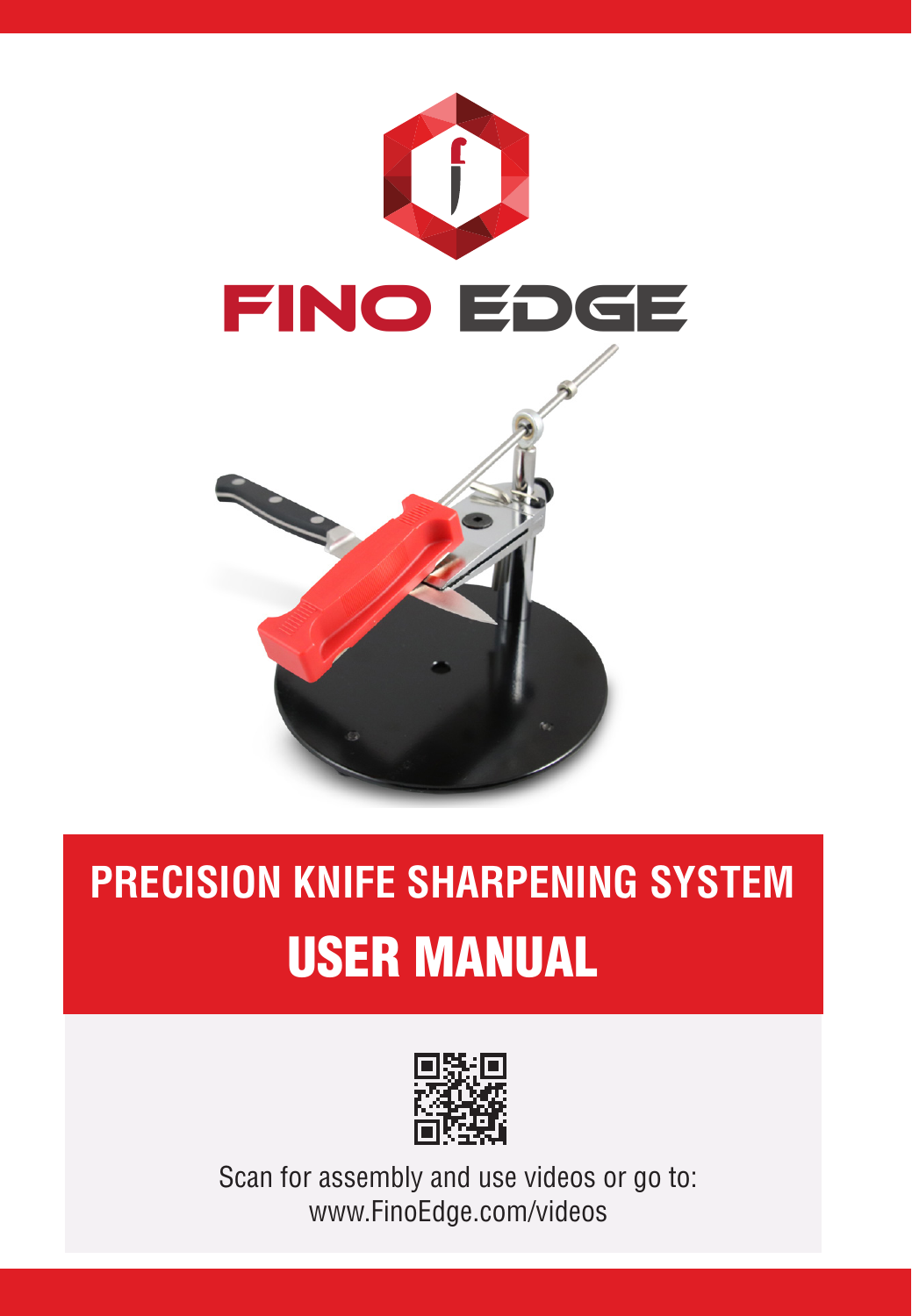# THANK YOU FOR PURCHASING

**FINO EDGE PRECISION KNIFE SHARPENING SYSTEM!**



#### **BOX CONTENTS**

- Heavy-Duty Base Plate with 3 Rubber Feet Pre-installed A
- Clamping Post with "T" Slot  $\mathbf{B}$
- **C** Clamping Post Rubber Foot and Bolt
- Adjustable Guide Rod Post with Angle Marking  $\Omega$
- **B** Guide Support Locking Bolt
- Large and Small Hex Key Wrenches  $\blacksquare$
- Diamond Hone Block Holder with Guide Rod  $\bullet$
- **Guide Rod Locking Collar**
- **D** Non-Marring Knife Clamp
	- 400 Grit Coarse (Yellow), 800 Grit Medium (Red or Orange) &
- 1,400 Grit Fine (Black) Diamond Hone Blocks J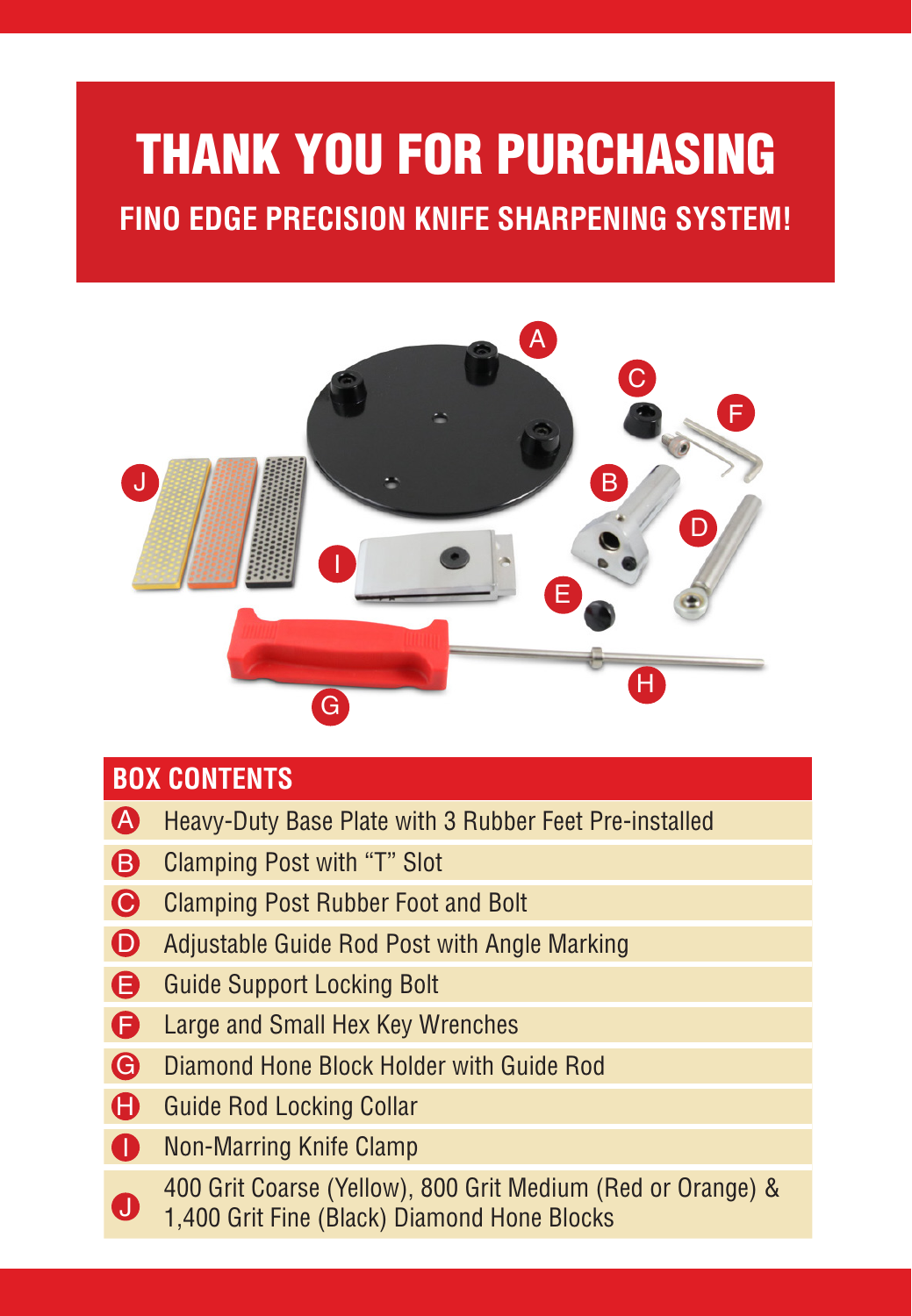## ASSEMBLY INSTRUCTION

### **STEP1:**

Attach the clamping post $(18)$  to the base $(A)$  with included bolt using the large hex key wrench $(F)$  as shown. The slotted side of the clamping post should be facing inward and attached to the top side of the base plate.



#### **STEP 2:**

Place the clamping post rubber foot $\mathfrak{c}$  over the clamping post bolt and press firmly into place.

#### **STEP 3:**

Place the base plate $(A)$  on a flat surface and insert the guide support locking bolt<sup>(E)</sup> into the clamping post<sup>(B)</sup>. Make sure only to start the threads.

#### **STEP 4:**

Insert the adjustable guide rod  $post^{(D)}$  into the clamping post. *The flat side with angle number markings should be aligned to the back.* Snug up the guide support to locking bolt<sup>(E)</sup> hold in place.

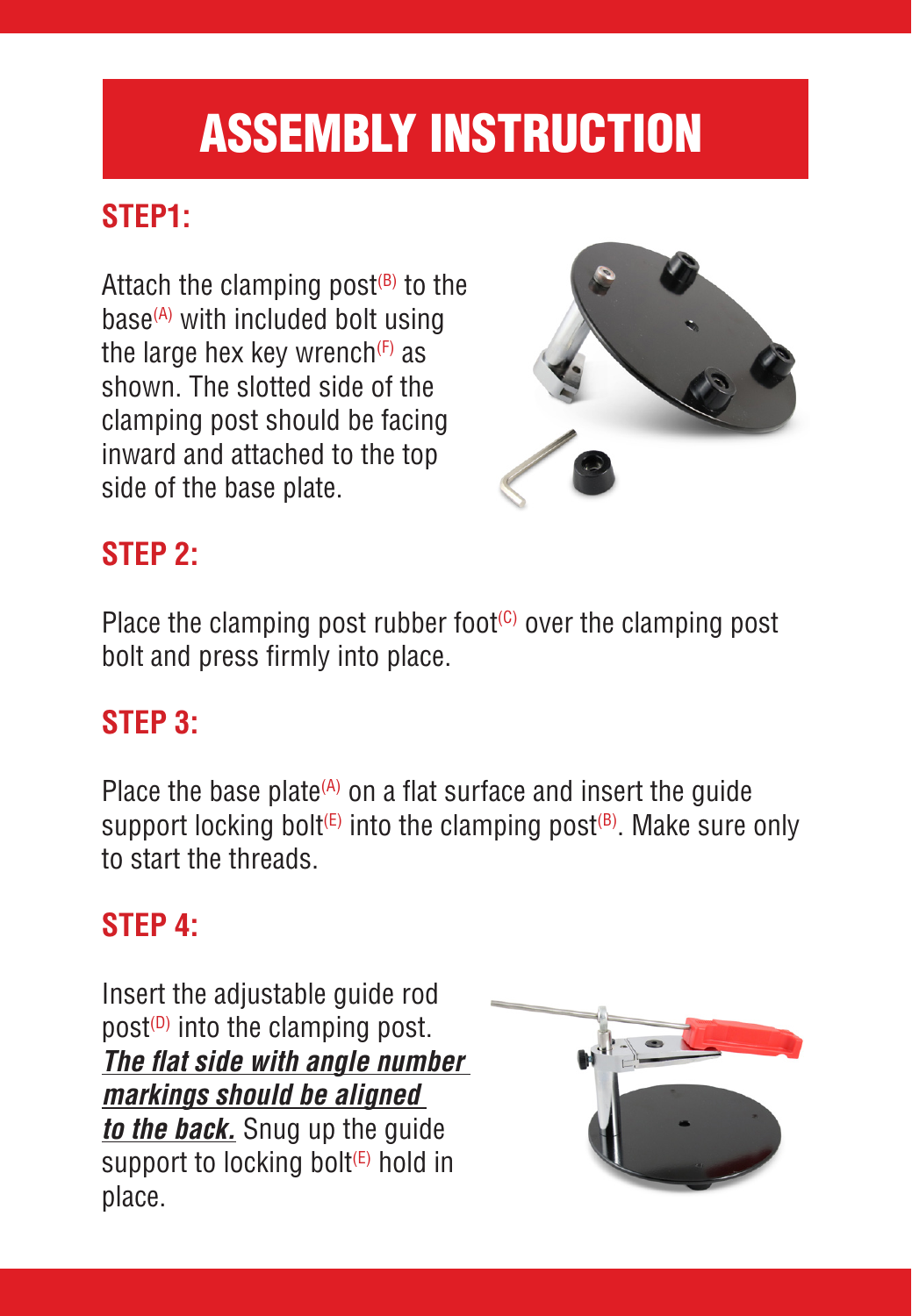#### **STEP 5:**

Slide the non-marring knife clamp<sup> $(1)$ </sup> into the "T" slot on the clamping post $(B)$ .

#### **STEP 6:**

Loosen the quide rod locking collar<sup>(H)</sup> using the small hex key<sup>(F)</sup>. Remove the collar from the guide rod making sure not to remove the bolt completely.

#### **STEP 7:**

Slide the quide rod<sup>(G)</sup> through the adjustable quide rod post<sup>(D)</sup> and reattach the guide rod locking collar<sup>(H)</sup> on the guide rod<sup>(G)</sup>.

#### **STEP 8:**

Position the Diamond hone block holder $(G)$  with the open side facing up. Attach your desired hone block $($ J $)$ by snapping it firmly into the holder.

#### **STEP 9:**

Place the large and small hex keys $(F)$  into the holes provided on the clamping post to hold the knife clamp in place and have them easily available for future use.



## **STEP 10 (OPTIONAL BUT RECOMMENDED):**

Download a protractor app or angle gauge to your smart phone for setting most accurate angle when sharpening.

### **You are now ready to sharpen your knife!**

Use a practice knife prior to moving on to more expensive knives to get a feel of proper use of the sharpening system!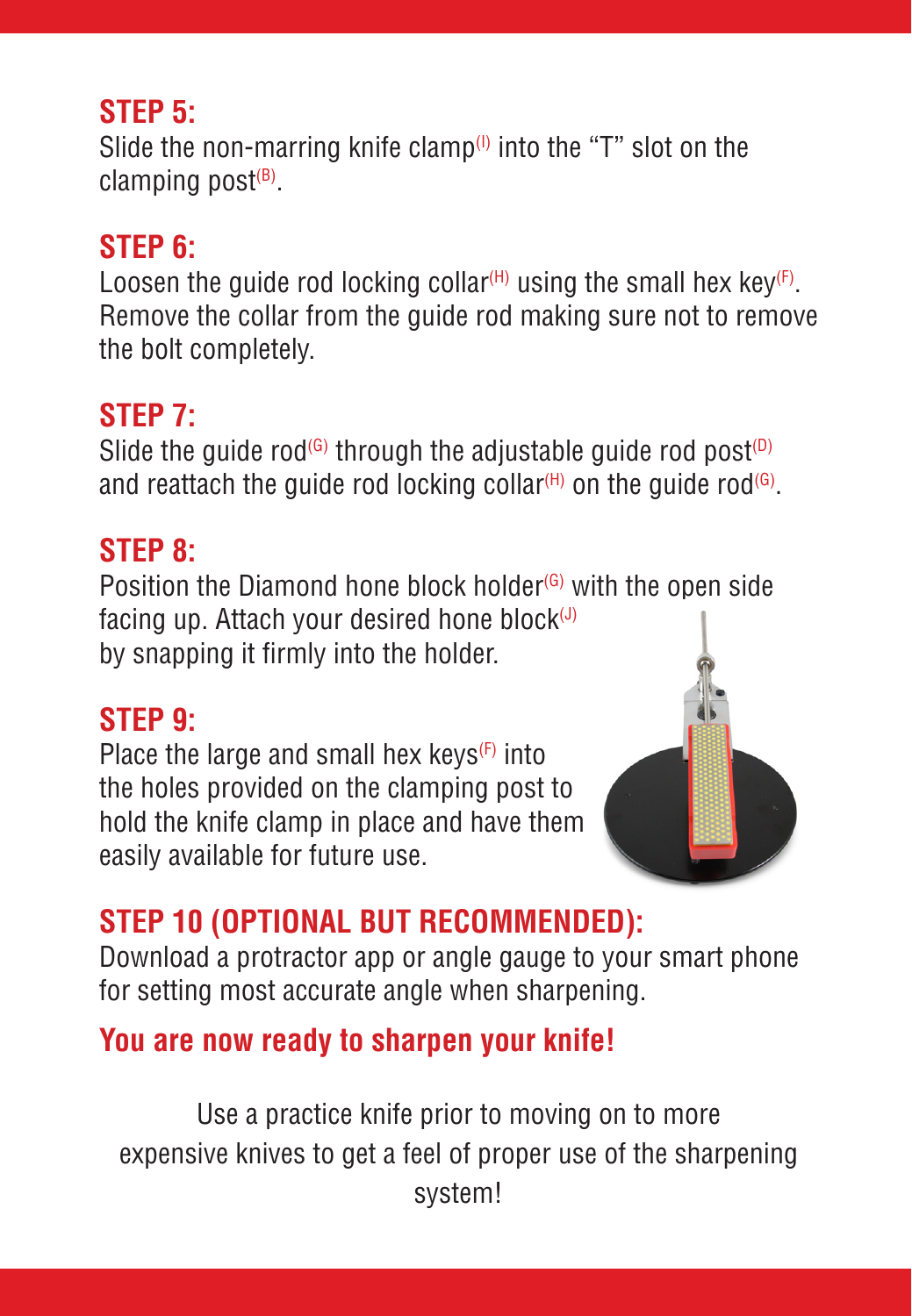### *մ***Clamping Blade**

Always clamp your blade in the same orientation.

We recommend to clamp your blade with the handle to the left when the head of the locking bolt on the clamp is visible.

Before clamping, ensure that the blade is clean and no foreign materials (dirt or debris) are present. Presence of such particles can interfere with the proper holding of the blade.

Loosen the locking bolt on the non-marring clamp and align you knife in the clamp jaws.

The edge of the clamp should be positioned in such a way that it sits on a straight line between the tip and heel of the blade as shown below.



**PRO TIP : For proper clamp alignment place a piece of masking tape from tip to heel in such a way that the longer edge makes a straight line from tip to heel of the edge!**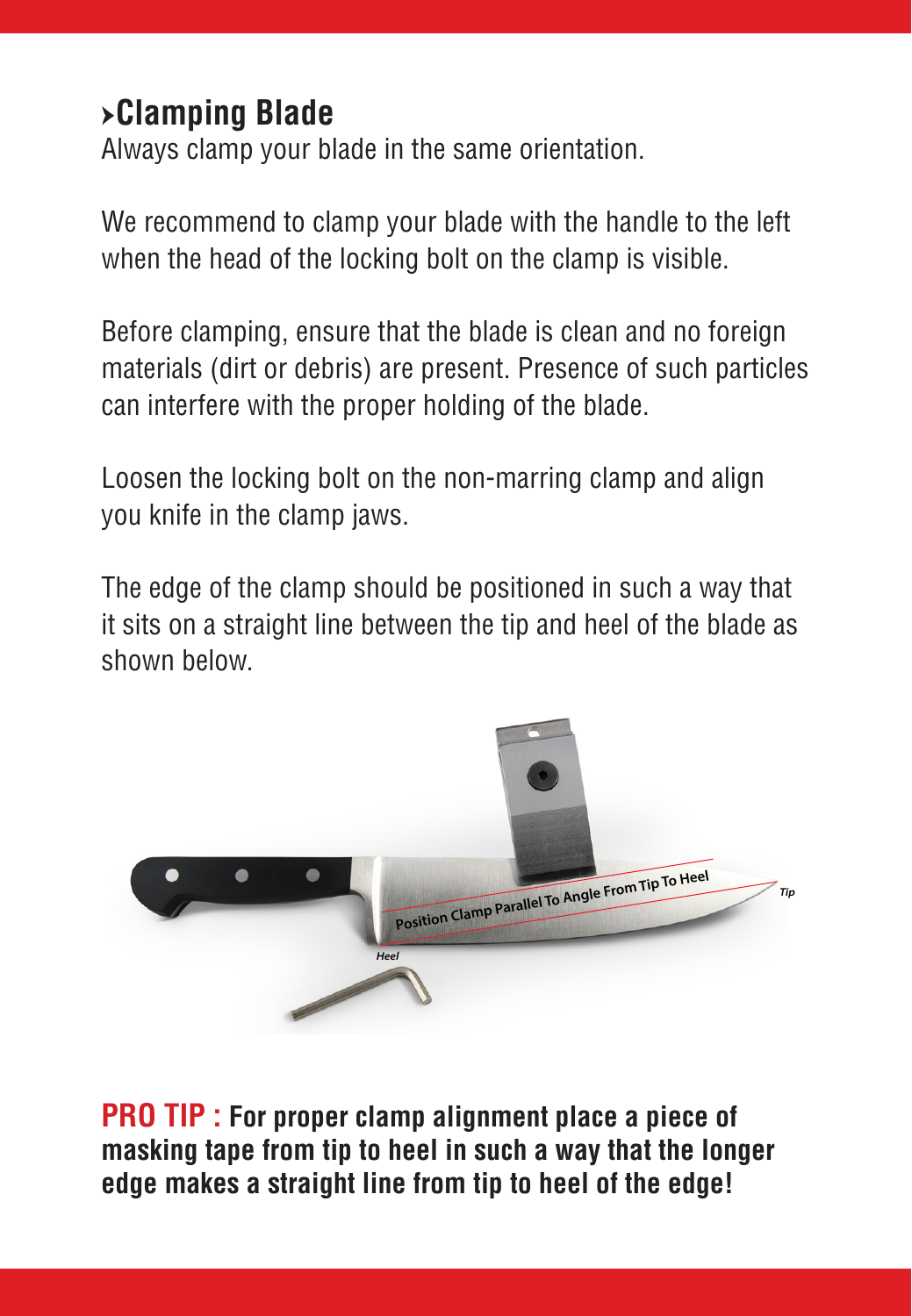Tighten the clamp on the blade using the large hex key to make sure that the clamp is tightly secured to the blade.

For blades up to 8 inches, clamp should be in the middle of the blade. For blades above 8 inches, you will have to divide the blade into working sections. Clamping should be in the middle of each section starting at a point and working your way back to the heal. *Make sure to sharpen both sides of the blade before moving the clamp!*

Once the blade is secured in the clamp, slide the clamp into the "T" slot on the clamping post and place the large hex key in its storage position to hold everything in place while sharpening.

#### **DIAMOND HONE BLOCK SELECTION**

When your diamond hone blocks are new there is a break in period in which the hone blocks will be aggressive.

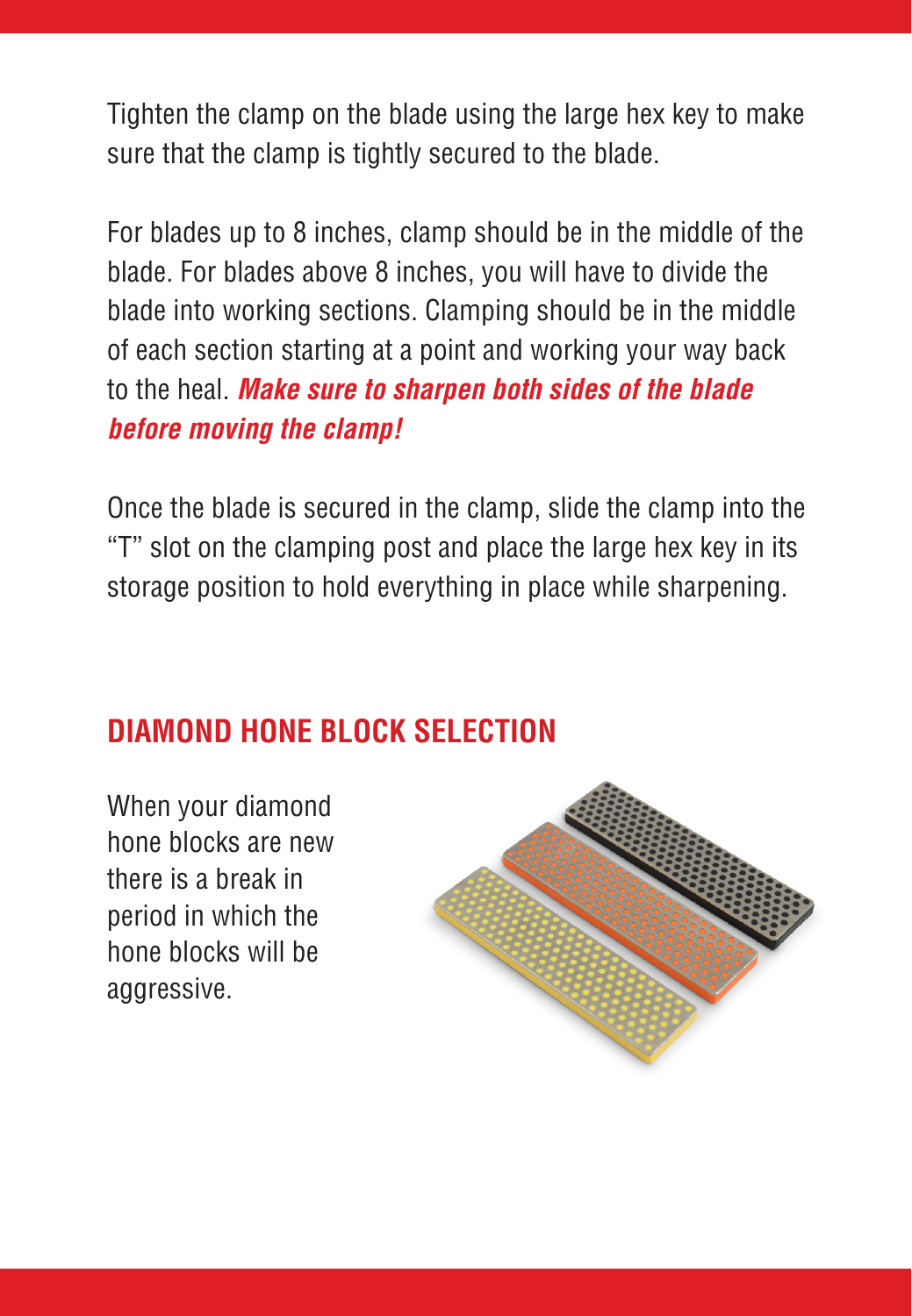This will slow over time as you use the hones and the overall abrasive profile will improve. This break in period is normal and expected with all diamond hones and is not a sign of wear or damage when cutting is not as aggressive as when new.

#### **• 400 Grit Coarse Yellow Hone:**

The coarse hone block is used when then knife's cutting edge is extremely dull or has s damage that requires aggressive work to return to full sharpness.

#### **• 800 Grit Medium Orange or Red Hone:**

This medium hone block is used for general purpose sharpening and is the starting hone block for most knives that are regularly serviced.

#### **• 1,400 Grit Fine Black Hone:**

This hone is used for finishing your knife's edge to razor sharpness.

The diamond hone blocks will snap securely into place on the diamond hone block holder while still being easily removed by hand.

#### **LUBRICANT:**

The diamond hone blocks can be used dry however we recommend using water or any non-petroleum based honing solution while sharpening. Never use a petroleum based oil as a sharpening lubricant!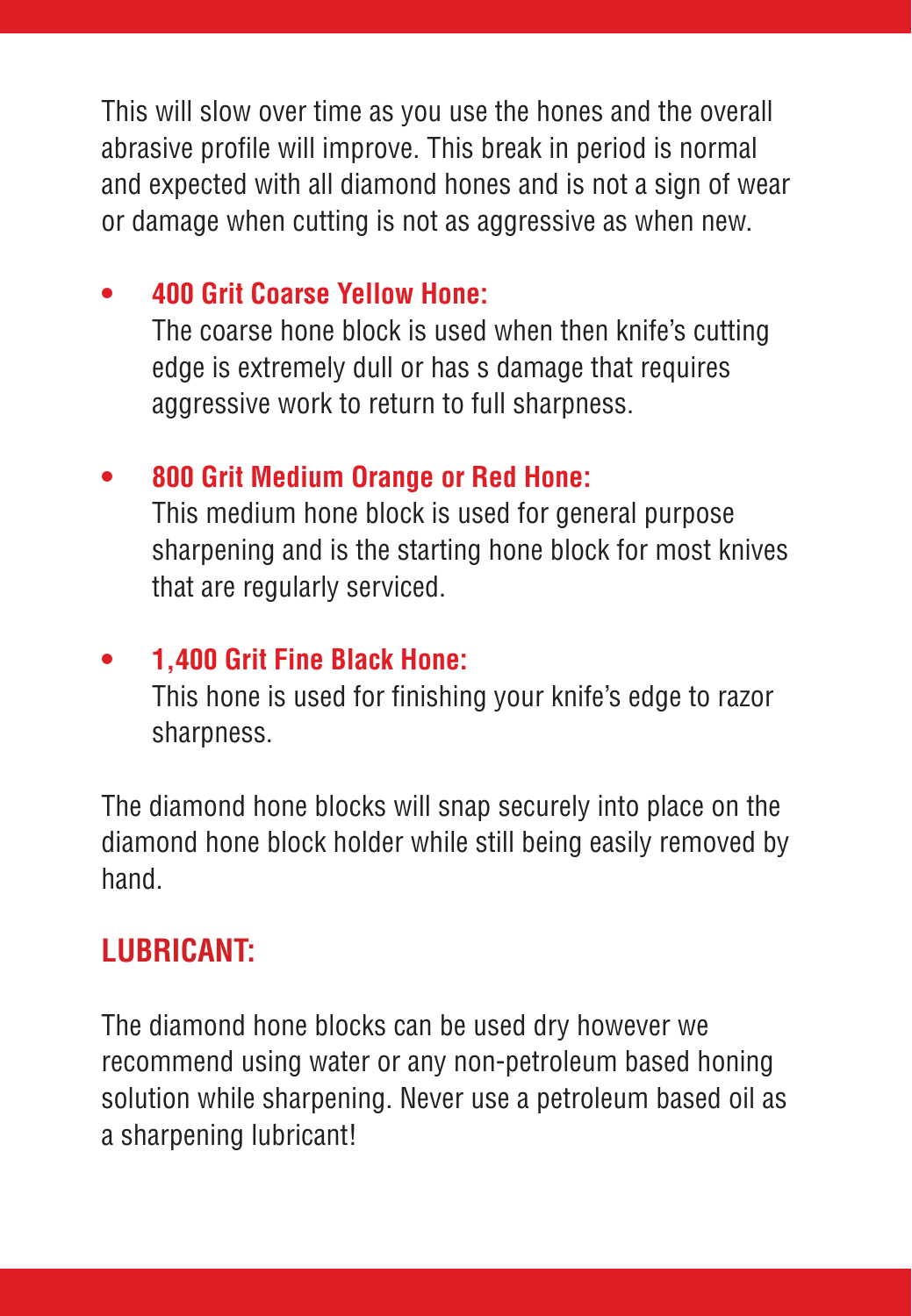Cleaning: The diamond hone block should be dried after each use and before storage. From time to time the hone block should be cleaned with soapy water and a soft brush to ensure best performance.

### **SHARPENING ANGLE SELECTION**

The Adjustable Guide Rod Post has reference angle markings (middle marking on adjustment rod scale is a halfway point between angle markings) for setting the precise angle for your sharpening. This is only a reference and care should be taken while setting the angle prior to sharpening.

We recommend using an angle gauge or the built-in angle finder app on your smart phone to set the angle. The guide rod post can be adjusted by loosening the guide rod post locking bolt, making the adjustment and then tightening the guide rod post locking bolt in place.

If the blade angle is unknown, use the existing angle on the blade to set the guide rod post height by looking at how the diamond hone block lines up to the existing angle on the knife blade. While setting the angle of your knife blade keep in mind that the angle is made on both sides. If you set your angle to 15 degrees, you will be putting a 30-degree angle on the blade while sharpening both sides. If you want to achieve a 34 degree angle on your knife you can set the sharpening angle to 17 degrees.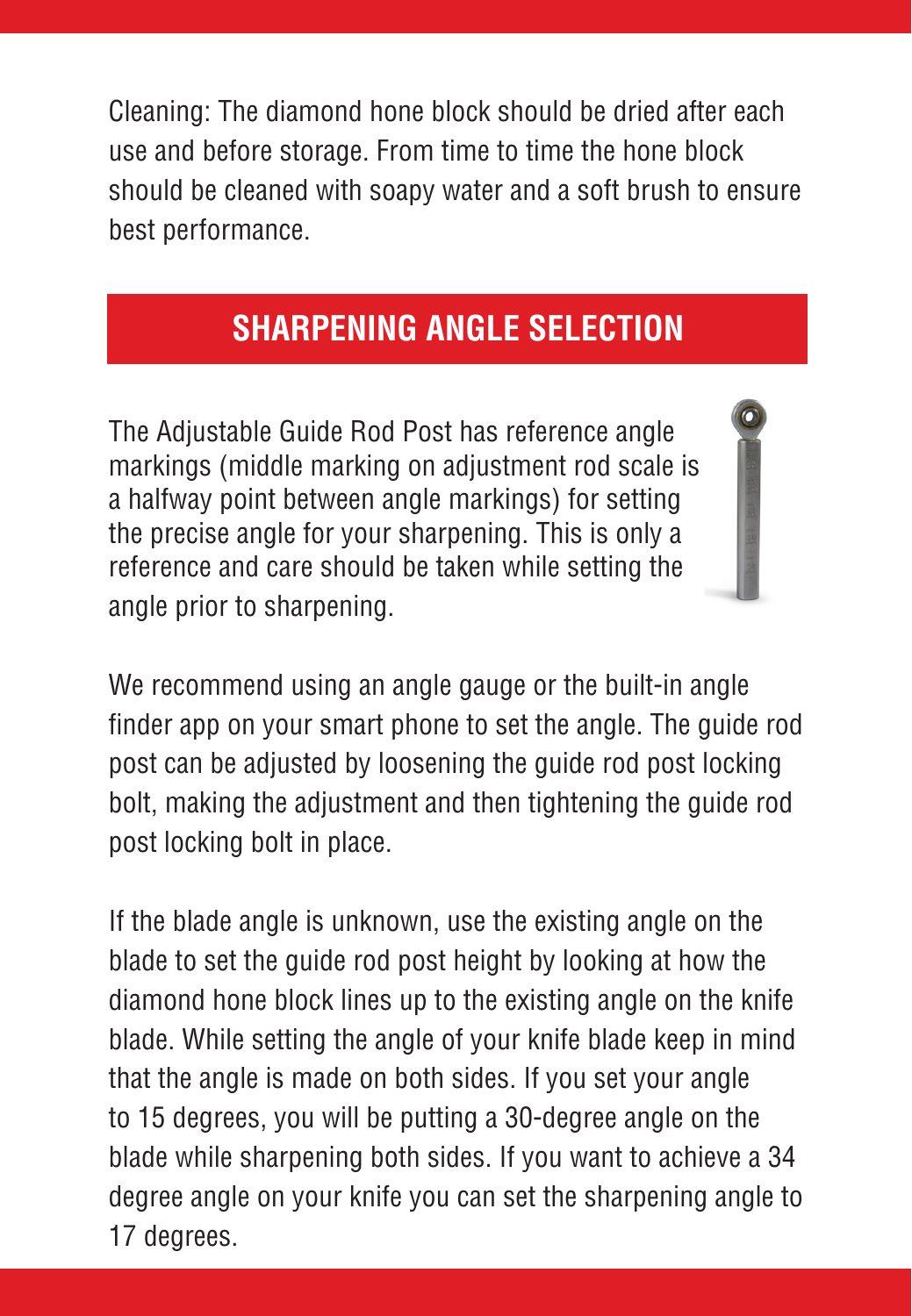Most blades will be sharpened anywhere from 17 to 22 degrees creating a 34 to 44 degree blade angle. This provides the best balance in sharpness while still having a durable edge.

If a more durable edge is required such as one used on a pocket knife then changing the sharpening angle from 22 to 30 degrees is recommended, thereby creating a 44 to 60 degree blade angle. This may not be razor sharp but will provide a durable edge on the knife's blade.

## **GUIDE ROD LOCKING COLLAR ADJUSTMENT**



Before sharpening your knife, adjust the guide rod locking collar so that the diamond hone block sits on the knife edge when fully extended (as pictured) and stone stays in contact during a full pass across the blade.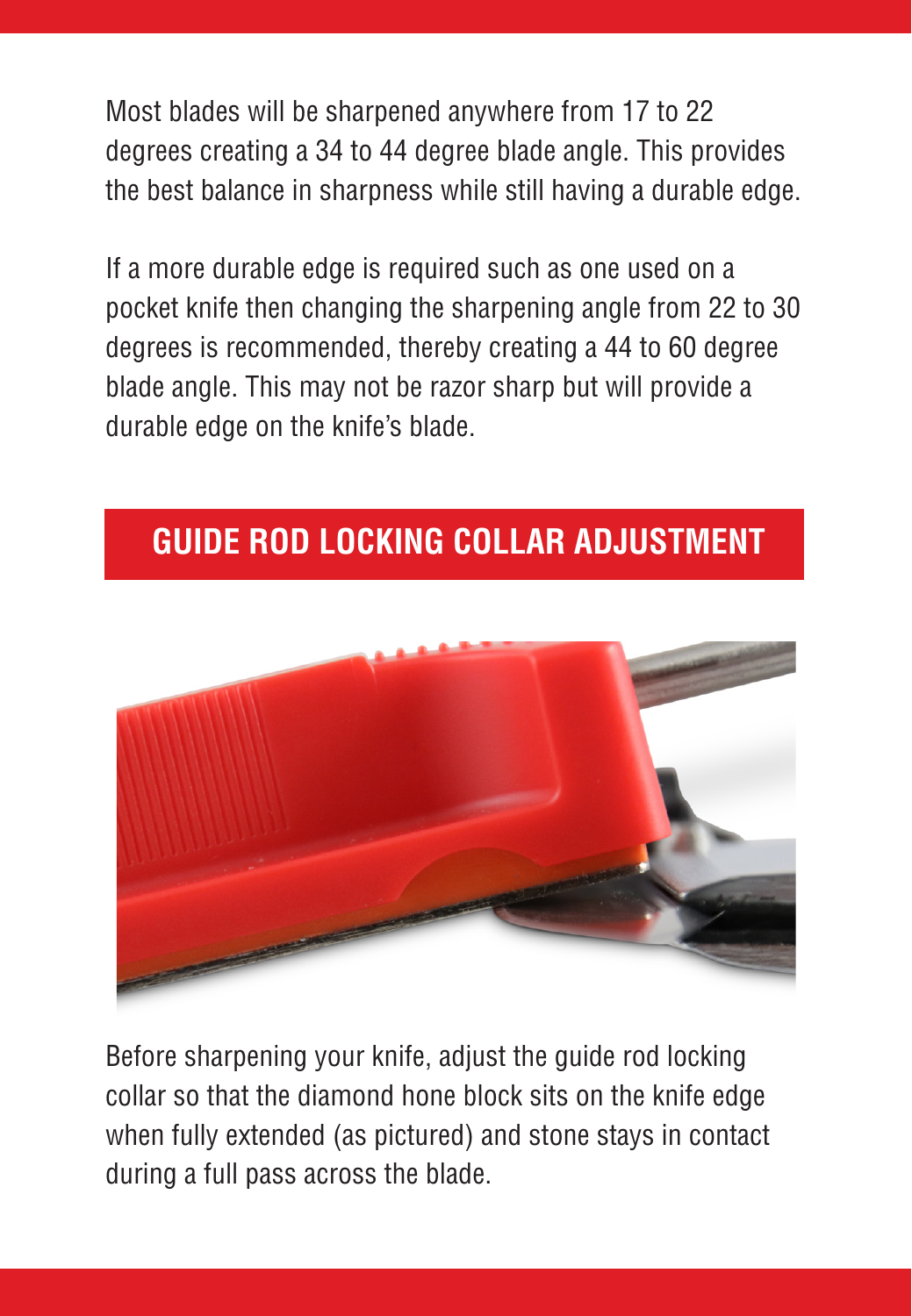Use the small hex key to loosen the guide rod locking collar and position the hone block so that the back edge is on the part of the blade farthest from the holder. Tighten the collar snuggly on the guide rod close to the adjustable guide rod post to prevent the diamond hone from slipping off the edge of the knife while sharpening.

After adjusting the locking color, make sure that the bearing in the adjustable quide rod post is aligned with the clamping post and is not over tightened. You should be able to fully move the hone block from one side to another and out of the way easily. If the bearing is overtightened, simply back it off by 1/2 turn to allow the required reach and movement with the guide rod.

## **SHARPENING YOUR KNIFE**

Please refer to clamping section before sharpening to ensure best results for your blade edge.

While sharpening always use extra caution/care keeping your hand on the plastic grip of the hone block holder and keeping fingers on the plastic handle while sharpening, keeping hands away from the knifes edge.

Always let the diamond hone do the work. Only a very light consistent pressure is needed while using a diamond hone block to ensure a consistent contact is being made across the entire knife edge.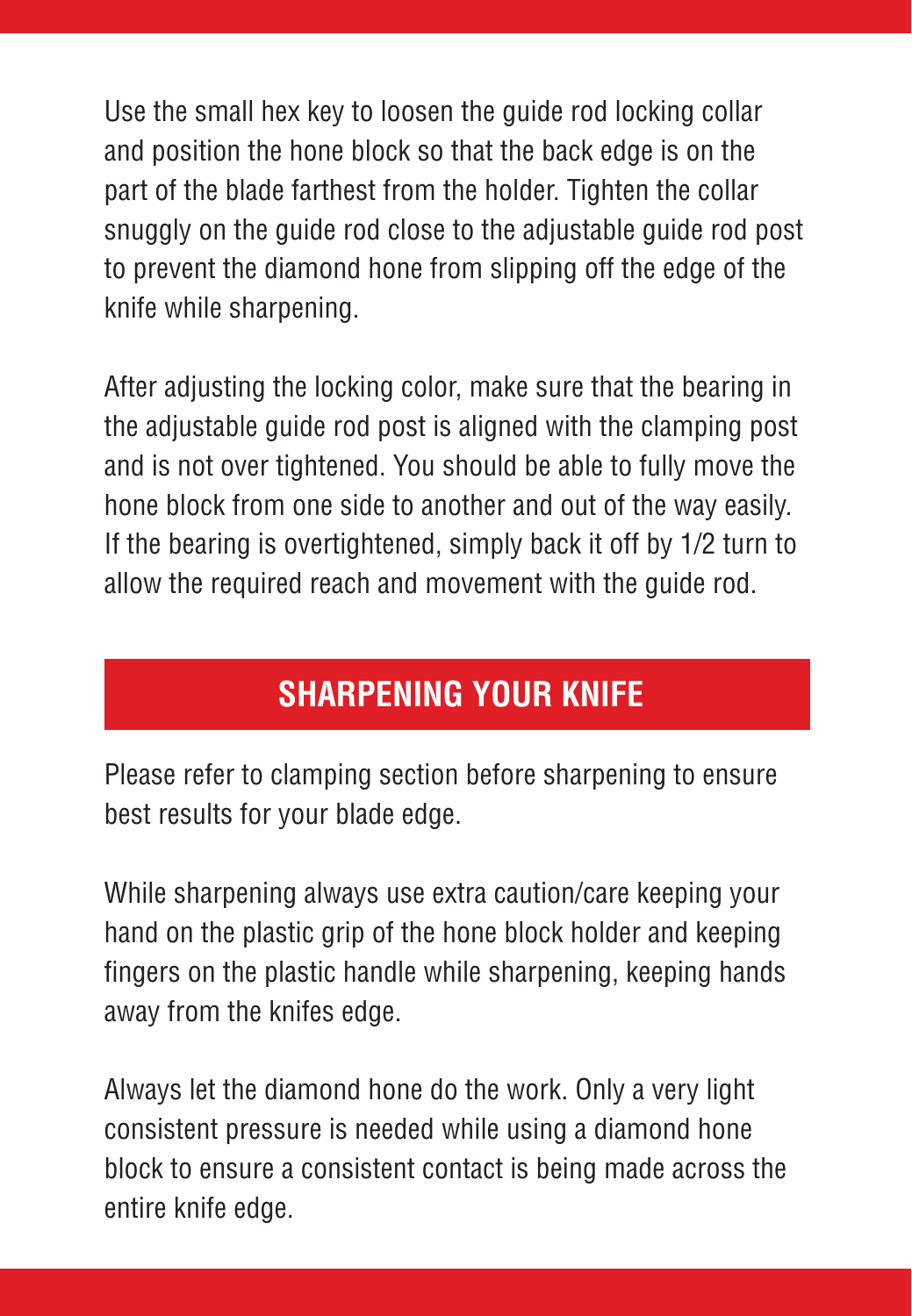Use the entire length of the diamond hone while making full strokes across the entire blade edge or section with each pass.

After each pass, lift the diamond hone from the knife edge and bring it back to the starting position and repeat as needed. For best results use the same number of strokes on each side of your knife.



While sharpening the opposite side of the blade, keep the knife secured in the clamp. Remove the large hex key and the clamp from the "T" slot. Flip the clamp over, reinsert it into the "T" slot and secure in place by inserting the large hex key back in its storage position.



**Proceed to sharpen the other side of the knife's blade edge.**